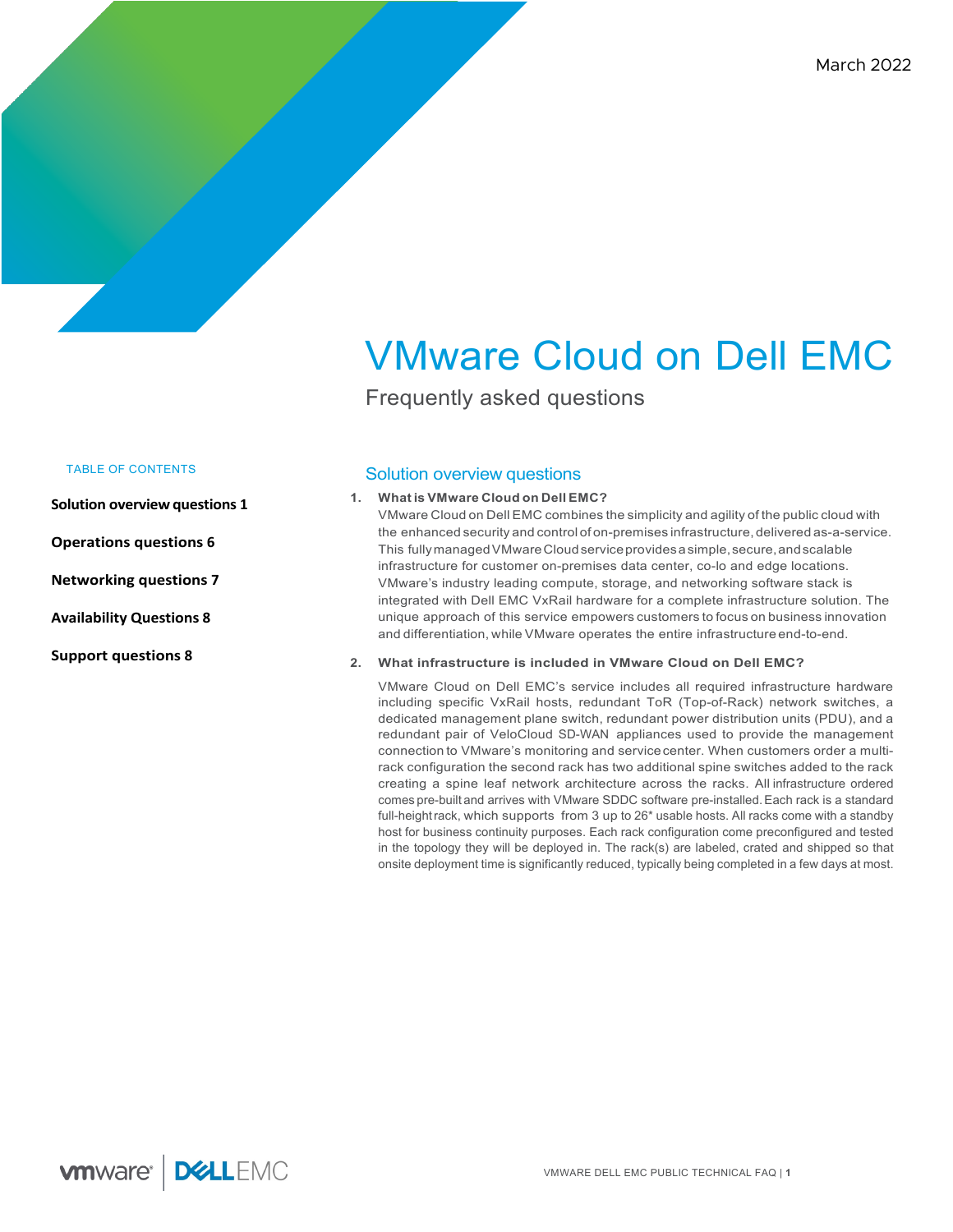The following diagram summarizes how a single infrastructure rack is configured:



#### **Figure 1. VMware Cloud on Dell EMC infrastructure rack**

\*26 hosts requires three-phase power to the rack. The maximum usable host count per rack with single-phase power is 12

# **3. What is the host type naming convention for VMware Cloud on Dell EMC?** VMware Cloud on Dell EMC has adopted a host type naming convention consisting of several descriptive elements. The breakdown of the naming convention follows:



# VMware Cloud on Dell EMC Host Naming Nomenclature

Figure 1. VMware Cloud on Dell EMC host naming nomenclature

**vmware DELLEMC**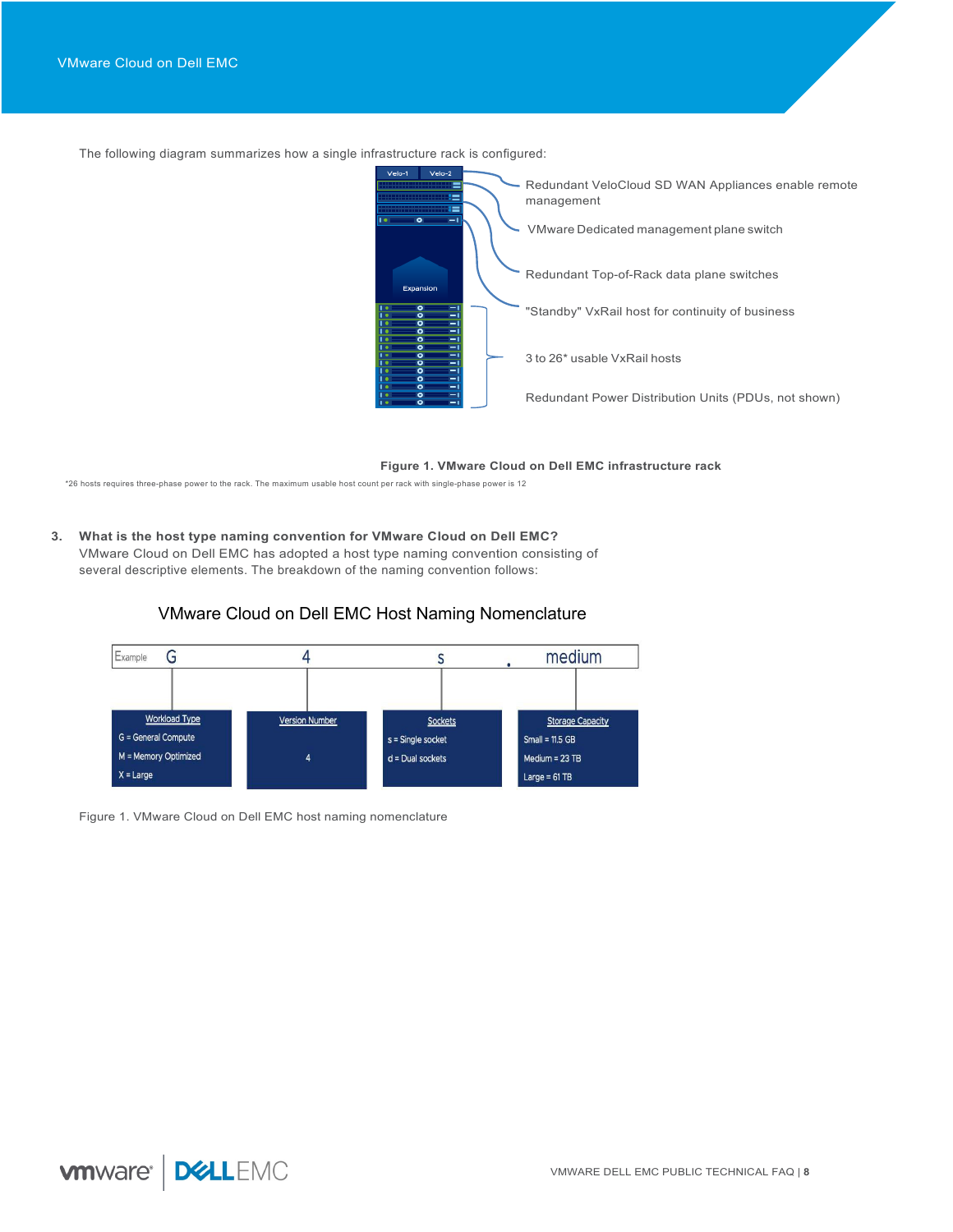# **4. What Host types are available for VMware Cloud on Dell EMC?**

The following table provides specifications for the currently supported host types:

| <b>HOSTS</b>                |                              |                              |                                              |                                  |                                  |                                  |
|-----------------------------|------------------------------|------------------------------|----------------------------------------------|----------------------------------|----------------------------------|----------------------------------|
| Host Type                   | M1d.xSmall                   | G1s.small                    | M <sub>1s</sub> .medium                      | M1d.medium                       | M <sub>1</sub> d.xLarge          | X1d.xLarge                       |
| Chassis                     | VxRail E560F<br><b>1U1N</b>  | VxRail E560F<br><b>1U1N</b>  | VxRail E560F<br><b>1U1N</b>                  | VxRail E560N<br><b>1U1N</b>      | VxRail E560F<br><b>1U1N</b>      | VxRail E560F<br><b>1U1N</b>      |
| CPU cores                   | $2 \times 28$                | $1 \times 28$                | $1 \times 28$                                | $2 \times 28$                    | $2 \times 28$                    | $2 \times 28$                    |
| VCPUs <sup>1</sup>          | 112 (56 Cores)               | 56 (28 Cores)                | 56 (28 Cores)                                | 112 (56 Cores)                   | 112 (56 Cores)                   | 112 (56 Cores)                   |
| <b>CPU</b> frequency        | 2.2 GHz All Core<br>Turbo    | 2.2 GHz All Core<br>Turbo    | 2.2 GHz All<br>Core Turbo                    | 2.2 GHz All<br>Core Turbo        | 2.2 GHz All<br>Core Turbo        | 2.2 GHz All Core<br>Turbo        |
| <b>RAM</b>                  | 768 GB                       | 256 GB                       | 384 GB                                       | 768 GB                           | 768 GB                           | 1536 GB                          |
| Cache storage               | 1.6 TB SSD SAS               | 1.6 TB SSD SAS               | 1.6 TB SSD SAS 3.2 TB NVMe                   |                                  | 3.2 TB NVMe                      | 3.2 TB NVMe                      |
| Primary storage             | 3.8 TB SSD                   | <b>11.5 TB SSD</b>           | 23 TB SSD                                    | 23TB NVMe                        | 61 TB SSD                        | 61 TB SSD                        |
| Disk Groups                 |                              | $\overline{2}$               | 2                                            | 2                                | $\overline{2}$                   | 2                                |
| Power Supplies <sup>"</sup> | Redundant x<br>750W 100-240v | Redundant x<br>750W 100-240v | Redundant<br>x 1100W<br>200-240 <sub>v</sub> | Redundant<br>x 1100W<br>200-240V | Redundant<br>x 1100W<br>200-240V | Redundant<br>x 1100W<br>200-240V |

\*\*See VMware Cloud on Dell EMC Data Sheet for power and cooling details

### **Table 1. VMware on Dell EMC Host Options**

# **5. What storage will be provided with VMware Cloud on Dell EMC deployments?**

VMware Cloud on DellEMC clusters are built on hyperconverged infrastructure powered by VMware vSAN storage technology. We offer an array of host types with different storage capacity. See Table 1 fordetails.

# **6. Are workloads, VMs, containers, and data in transit protected from unauthorized access?**

VMware Cloud on Dell EMC offers data encryption though vSAN encryption, and data transfers are protected from snooping with industry-standard encryption technologies.

# **7. Can I bring my own hardware to VMware Cloud on Dell EMC?**

VMware Cloud on Dell EMC is a fully managed cloud service that includes specific hardware and software provided exclusively by VMware and Dell. As a result, this solution is unable to accommodate the use of existing hardware.

# **8. What versions of vSphere, vSAN, and NSX does VMware Cloud on Dell EMC include?**

VMware Cloud on Dell EMC will be using the same "cloud releases" of the SDDC components as VMware Cloud on AWS, which is released on a regular cadence. Therefore, VMware Cloud on Dell EMC always uses the most recent version of vSphere, vSAN, and NSX.

# **9. Are VMware Cloud on Dell EMC hosts offered with specialized hardware components?**

VMware Cloud on Dell EMC hosts are comprised of Dell Technologies VxRail enterprise-class compute appliances with integrated Flash storage, Dell networking Switches, VMware VeloCloud SDWAN Appliances and other industry-standard components.

# **10. What are the subscription terms for VMware Cloud on Dell EMC?**

VMware Cloud on Dell EMC subscription is available through a 1 or 3-year term commitment. Contact VMware Sales for details.

# **11. What is included in the subscription?**

The cost of the service includes a complete, fully managed single or multi-rack infrastructure sized to address the customer's needs. This infrastructure comes pre-built at the factory and arrives pre-loaded with VMware vSphere, vSAN, and NSX software. It includes all necessary rack, power, networking, storage, and compute gear as well as full 24x365 service, 4-hour onsite break fix visits, and full lifecycle management of hardware and software that includes patching and software upgrades.

# **12. How do customers subscribe to VMware Cloud on Dell EMC?**

Customers subscribe to VMware Cloud on Dell EMC through the VMware Cloud Console (VCC).TheVCCprovides customerswithaselfservice journey where they learn more about the service, size the service infrastructure they need, and provide additional details about their environment that allows the infrastructure to be configured at the factory. Alternatively, customers can work with their VMware account team to order the service.

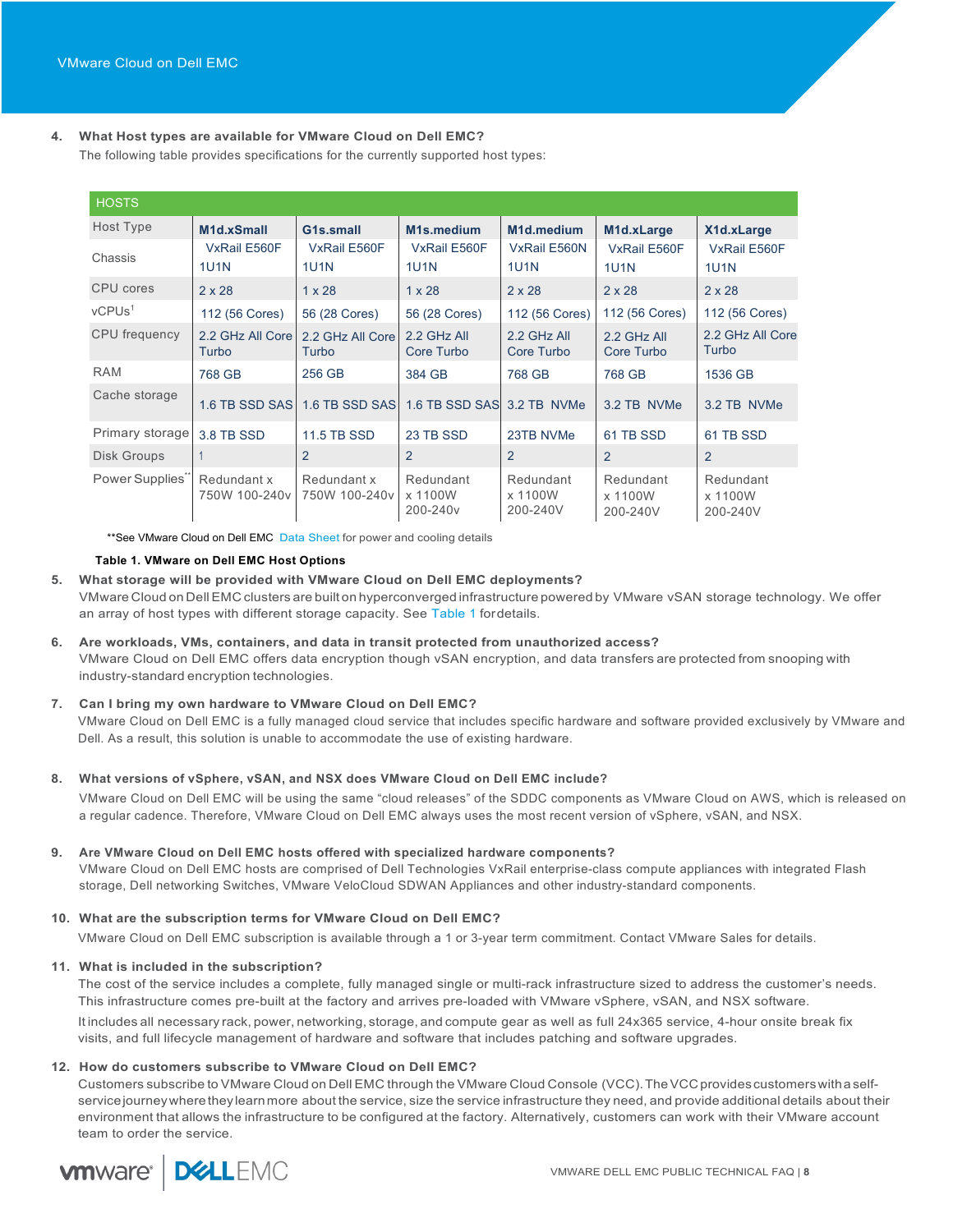# **13. How is VMware Cloud on Dell EMC paid for?**

A customer can either pay using credits (HPP, SPP or Universal), or pay monthly via invoice. A customer can either pay upfront, or if approved to pay by invoice, then choose to pay monthly or just pay the invoice directly. Monthly payments can either be made via credit card, paid by monthly invoice, or using an existing payment credits fund. Please note that if paying monthly, early termination of service will result in a contractual penalty.

# 14. Do customers need to pay separately for VMware vSphere, vSAN and NSX licenses once subscribed to VMware Cloud on Dell **EMC?**

No, the VMware Cloud on Dell EMC subscription includes VMware vSphere, vSAN and NSX software for the term of the contract.

### **15. What if a customer decides to stop using the service?**

VMware will arrange for the infrastructure to be picked up and removed from the customer's site. VMware will go through a standard decommissioning process where a VMware SRE will execute a remote wipe of the infrastructure and delete all data. Dell will coordinate a date with the customer to retrieve the hardware, and after the hardware is removed a second stage NIST 800-88 secure wipe is performed and the hardware is recycled. Please note that early termination of service may result in a contractual penalty.

### **16. How long will it take to deliver the hardware once it has been ordered?**

Once the service order is confirmed, it takes roughly 4-6 weeks to factory-build the customer's service infrastructure and dispatch it with a deployment technician to the customer site for installation. There is no added charge for the on-site deployment of the service infrastructure.

# **17. What are the terms of service for VMware Cloud on Dell EMC?**

For complete and detailed information on the service please consult the Service Description document and VMware's Cloud Service Offering Terms of Service.

### **18. Can capacity be expanded?**

Customers can order additional hosts from the VMware Cloud Console (VCC). VMware will schedule a time with the customer to send a service technician on site to install the additional hosts.

### **19. Can capacity be customized?**

To meet SLAs and ensure a cost-effective solution, the service is prescriptive and not customizableby thecustomer.Theserviceoffers severalpredeterminedcapacityoptions that customers can select to best fit their requirements.

### **20. Where will the customer's data reside?**

The customer's data will always reside on-premises and the customer willretain full control over their data andworkloads.

# **21. What compliance certifications has VMware Cloud on Dell EMC achieved?**

The service has achieved compliance certifications for SOC2 type-1 & SOC2 type-2, ISO27001,ISO27017,ISO27018,CCPA,GDPR,and theCloudSecurityAlliance(CSA)Star Security assessment. Go to *VMware Cloud Trust Center* to get the latest.

# **22. How is VMware Cloud on Dell EMC managed?**

The infrastructure is operated and managed by VMware Site Reliability Engineers

(SREs). Customers can view the status of their service in the Cloud Services Portal(CSP), which will show all their deployments, the status of each deployment, and any actions the VMware SREs have taken to ensure the health and uptime of the service. This is also where customers will be informed when patches or updates need to be applied. Customers can schedule these updates to accommodate their business needs.

### **23. How do customers access the platform?**

CustomersmanagetheiroverallservicethroughtheCloudServicesPortal(CSP),whiledaily customer management of virtual machines and the associated virtual environment are done through vCenter. vCenter can be accessed over the Internet by traversing VMware's secure SD-WAN management devices, but most customers will opt to manage vCenter over their internal network. The option to change how vCenter is accessed is in the CSP.

### **24. How often will the SDDC software be updated?**

VMware will patch and/or upgrade the SDDC software when new versions are made available. The customer's infrastructure and operations team will be notified when a maintenance window is needed to facilitate upgrades or patching. There will be an option to defer maintenance windows, so production workloads are not interrupted.

### **25. How often will the hardware be refreshed?**

Hardware typically will be refreshed at the end of its practical lifespan, which is 5 years.

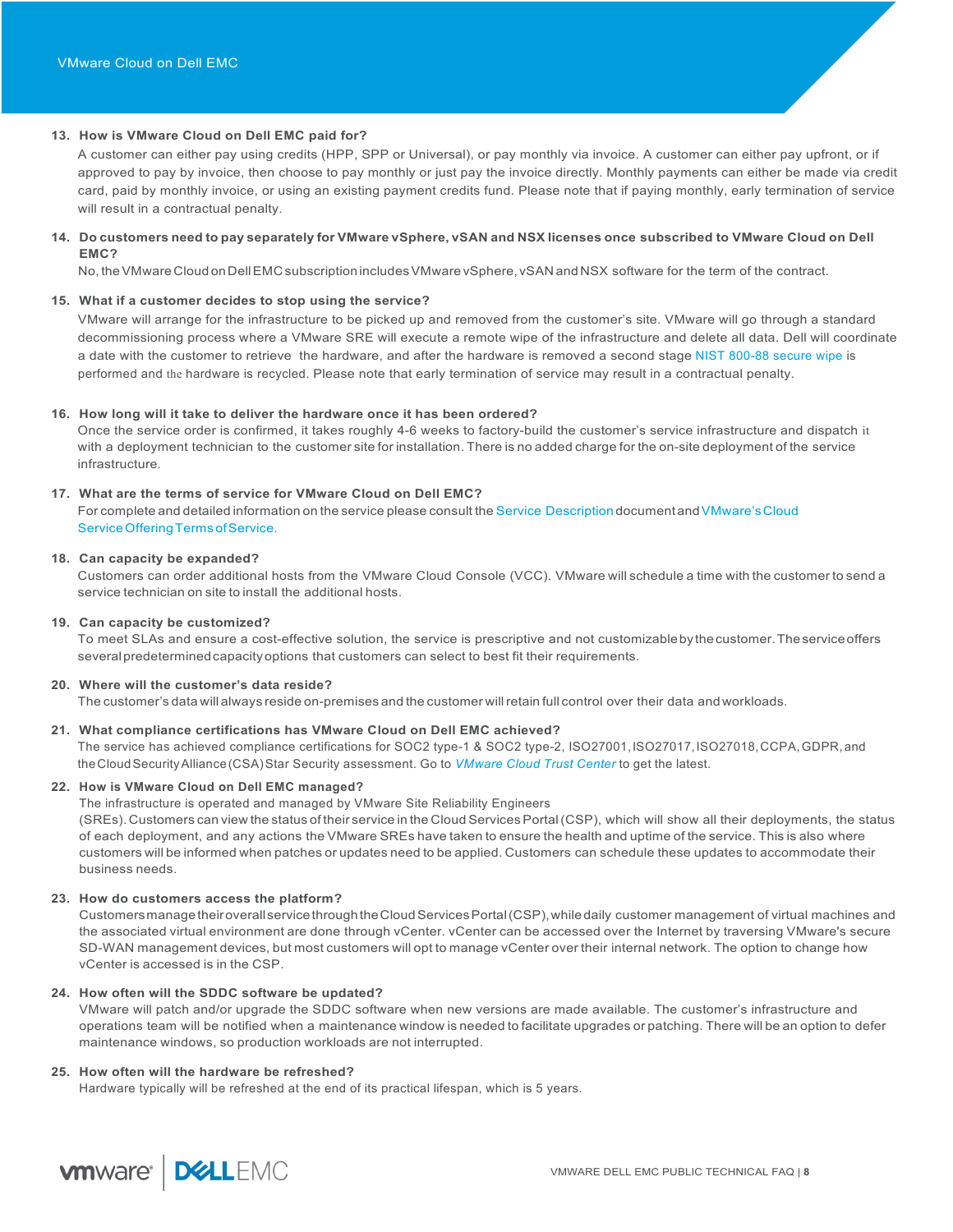# **26. Will there be extra "standby" capacity in the rack for faster recovery or capacity expansion?**

An additional "standby" host comes in every rack. This host is not counted as one of the hosts ordered with the service. For example, if a customer orders a 5 host system the rack will arrive with a 6th "standby host." This host is only activated by VMware SREs and provides compute and storage capacity in the event of a production-host outage or maintenance.

### **27. Does this service support multi-rack configurations?**

Yes, VMware Cloud on Dell EMC is built on a scalable architecture that supports multi-rack deployments as a fully managed service. The result is that customers can order data center scale configurations of the service that allow IT to mitigate the need for significant infrastructure refresh CapEx.

Multi-rack configurations of this service include the spine/leaf networking equipment that connects multiple racks and provide a single pair of high-bandwidth uplink connections to the customer data center network. The VMware Cloud on Dell EMC service scales to replace existing multi-rack data center infrastructures though an operationally-costed, fully managed subscription service that deploys in a matter of hours to days – not weeks and months.

### **28. How does VMware Cloud on Dell EMC support modern Kubernetes workloads?**

VMware Cloud on Dell EMC supports modern Kubernetes workloads through a combination of high-performance compute infrastructure and VMware Tanzu services included with this service. VMware Cloud on Dell EMC is built around a Dell VxRail Cloudclass compute infrastructure performance optimized for VMware environments. Also included is VMware Tanzu services, which includes a fully Managed Tanzu Kubernetes Grid (TKG) as well as Tanzu Mission Control (TMC) essentials cluster management. Together, this powerful combination ensures customers can run modern enterprise applications through having the resources to run, containerize, and easily manage their applications.

# DRaaS Questions

### **29. What is the VMware Site Recovery service?**

VMware Site Recovery™ brings trusted replication, orchestration, and automation technologies to VMware Cloud on Dell EMC to protect applications in the event of site failures. The service is built on an industry-leading recovery plan automation solution, VMware Site Recovery Manager™, and native hypervisor based replication, VMware vSphere® Replication™. The service provides an end-toend disaster recovery solution that can help accelerate time-to-protection, and simplify disaster recovery operations.

# **30. What protection configurations are supported?**

VMware Site Recovery can protect (a) workloads running in an existing VMware™ based on-premises datacenter to a VMware Cloud on Dell EMC SDDC, and (b) between two different VMware Cloud on Dell EMC SDDCs.

- **31. What is the minimum version of vCenter required at the on-premises datacenter to support VMware Site Recovery?**  VMware Site Recovery supports running either vCenter version 6.0 U3 or 6.5 (or later update releases).
- **32. Must the on-premises versions of vSphere, vCenter and Site Recovery Manager match those deployed in VMware Cloud on Dell EMC?**

No. VMware Site Recovery was designed to provide flexibility in the versions of the components deployed by a customer in their onpremises datacenter and those deployed and managed by VMware in VMware Cloud on Dell EMC.

### **33. What storage solutions are supported at the on-premises datacenter?**

VMware Site Recovery can protect virtual machines running in the datacenter on any supported vSphere storage solution, which includes vSAN, VMFS and NFS storage.

### **34. How is VMware Site Recovery service packaged and priced?**

VMware Site Recovery is a separate, add-on service that is priced and charged separately from VMware Cloud on Dell EMC. Please visit the pricing page for the latest information on pricing. The list price of VMware Site Recovery includes the Site Recovery Manager and vSphere Replication components for both the VMware Cloud on Dell EMC SDDC instance and the on-premises datacenter. The pricing also includes support.

### **35. Can I apply existing VMware Site Recovery Manager (SRM) licenses to enable VMware Site Recovery?**

No, VMware Site Recovery service is a separately priced and licensed solution. Please visit the pricing page for the latest information on pricing.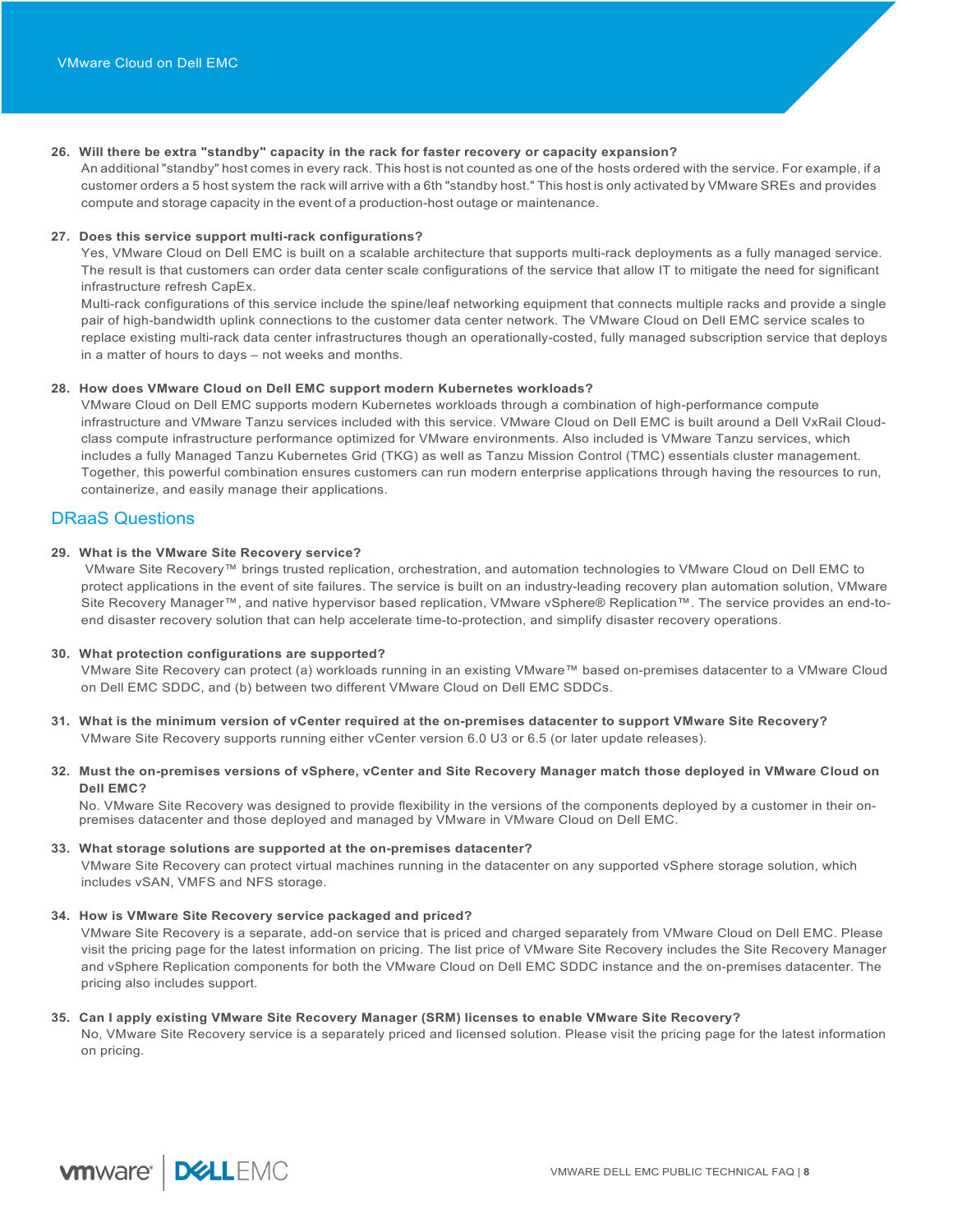# Operations questions

# **36. Who is responsible for directory service integration?**

The customer performs the same Active Directory or LDAP integration for the VMware Cloud on Dell EMC service as they do for customer managed vSphere environments.

# **37. Does the customer have full control of vCenter in VMware Cloud on Dell EMC?**

VMware Cloud on Dell EMC operates with a shared responsibility model similar to VMware Cloud on AWS. Customers can perform the administrative tasks in vCenter required for VM workload management. Certain low-level configuration and management actions are restricted and only performed by SREs.

# **38. Who has access to customer applications and data?**

As with any cloud service, customers own and control data and applications running on VMware Cloud on DellEMC infrastructure. Customers can referto*VMware Cloud on Dell EMC documentation* for details.

# **39. How will a customer's operations team monitor applications and infrastructure on VMware Cloud on DellEMC?**

VMware Cloud on Dell EMC is based on proven VMware technologies, so existing tools and operational best practices may still be used for application monitoring. The VMware Cloud on Dell EMC service includes dashboards to show customers an aggregated view of all their service hosts and detailed views of the health and utilization at individual sites.

# **40. What is the user interface for VMware Cloud on Dell EMC infrastructure?**

VMware Cloud on Dell EMC workloads are managed through a variety of interfaces depending on the use case. When a customer needs to manage the overall service they use the VMware Cloud Console (VCC). Virtual machines and hosts are managed using the same vSphere Client they are familiar with. A variety of VMware SDDC automation technologies, such as PowerCLI can be used to manage certain workflow requirements and operational procedures.

# **41. Does the vCenter Server for VMware Cloud on Dell EMC integrate with my other vCenter Servers?** Yes, VMware Cloud on Dell EMC supports Hybrid Linked Mode to integrate with other vCenter Servers.

**42. Does VMware Cloud on Dell EMC support multiple vSphere Clusters?** Yes. With multi-cluster support in VMware Cloud on Dell EMC, customers can create up to 8 clusters in a rack with a minimum of 3 hosts in each cluster. As long as the 3 host minimum and 8 cluster maximum rules are respected, customers can size clusters according to their needs and rack capacity.

# **43. What backup and recovery measures are part of the VMware Cloud on Dell EMC service?**

The VMware Cloud on Dell EMC service provides automatic backup of site configurations, that can be recovered on behalf of a customer. Backup of applications and data are the customer's responsibility. Through the Partner Ready for VMware Cloud program, a variety of popular data protection solutions are offered.

# **44. As a customer, what control do I have over update and patch timing?**

Because updates are handled by VMware, you cannot determine whether or not updates will happen, however you can specify the best times for your businesses to receive updates or patches to align with desired maintenance windows.

# **45. How often will the SDDC software be updated?**

VMware will patch and/or upgrade the SDDC software when new versions are made available. The customer's infrastructure and operations team will be notified when a maintenance window is needed to facilitate upgrades or patching. There will be an option to defer maintenance windows so that the production activities are not interrupted.

# **46. What applications are supported on VMware Cloud on Dell EMC infrastructure?**

Because VMware Cloud on Dell EMC is based on industry-leading Dell ISS hardware and VMware SDDC technology, this service platform can run any application customers currently running on vSphere today within the performance thresholds of the infrastructure. Customers can deploy virtualmachines, Tanzu services managed containers, and other vSphere-compatible applicationsontheservice.

# **47. Are vRealize Suite products supported?**

Yes, VMware Cloud on Dell EMC supports vRealize. This enables customers to combine VMware Cloud on Dell EMC with their existing onpremises or public cloud hosts and gives customers a unified cloud management portal for managing all their compute, network, and storage across cloud environments.

# **48. Can a customer run virtual desktop infrastructure on VMware Cloud on Dell EMC?**

Yes. VMware has certified VMware Horizon Desktop to run on VMware Cloud on Dell EMC. With this certification, customers can build out their Horizon Desktop deployments leveraging VMware Cloud on Dell EMC as the underlying digital foundation for Virtual Desktop Infrastructure (VDI).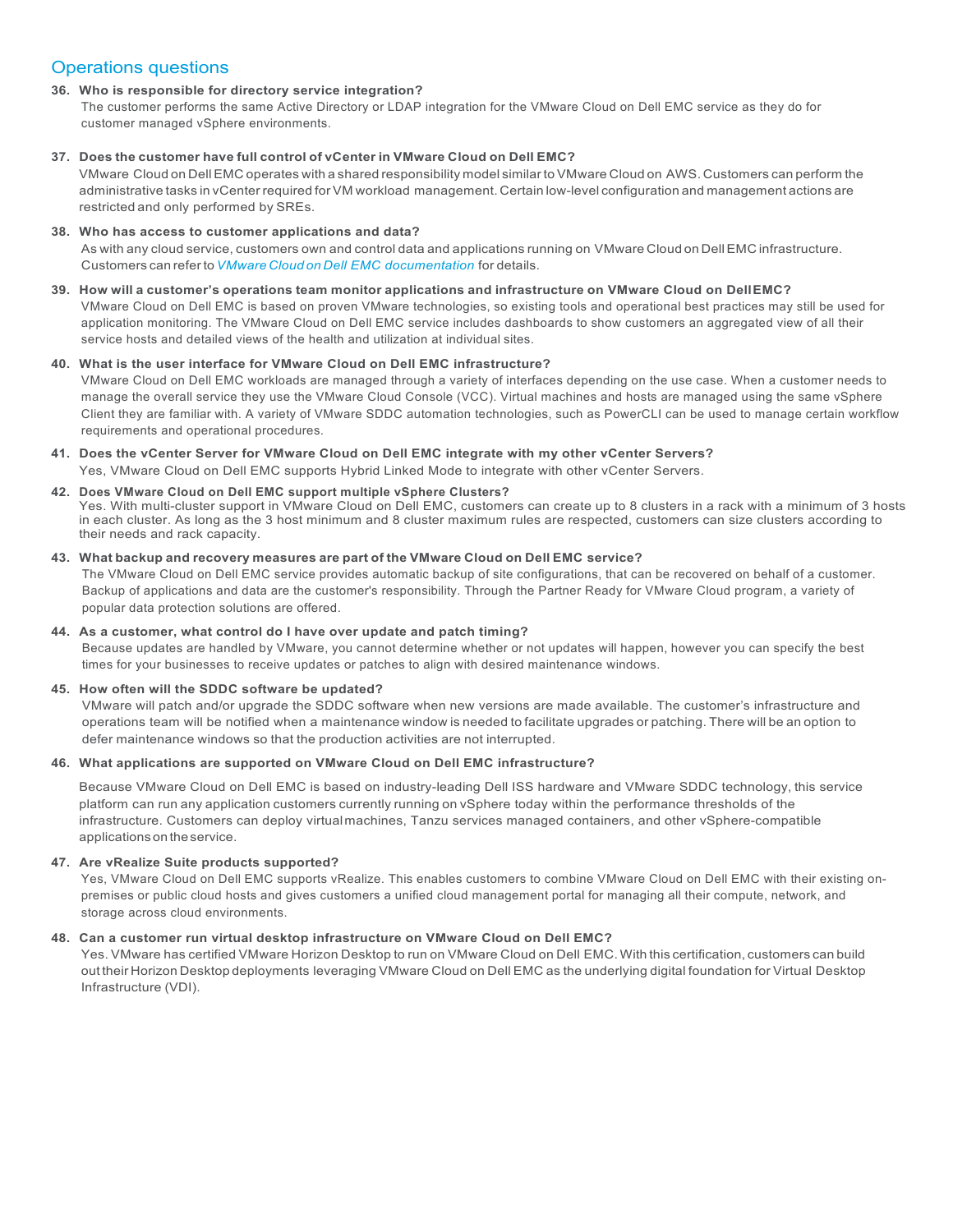- 49. Can I migrate workloads between VMware Cloud on Dell EMC infrastructure and private data centers or public clouds? Yes, customers have the flexibility to migrate workloads between VMware Cloud on Dell EMC and private data centers. Options include the following:
	- If L2VPN is configured, it is possible to perform zero-downtime live migrations with vMotion from existing on premises infrastructure onto the new rack. This is critical for applications that cannot be easily re-addressed or cannot be disrupted until a later point in time.
	- Cold VM migrations, manual uploads of ISO images and VM templates are also possible and do not require a L2VPN.
	- For large environments that require bulk migrations, customers can leverage HCX. HCX is VMware's automated workload mobility platform. With this add-on service customers can now enable HCX Advanced with no additional cost or license. VMware automatically deploys HCX into the VMware Cloud on Dell EMC service. Once HCX is deployed and connected to a customer's existing environment they can leverage the advanced migration tools in the platform to move workloads between VMware Cloud on Dell EMC and their existing data center. In addition to the included licenses VMW provides end to end support for HCX to help customers resolve technical problems and answer questions.

# Networking questions

### **50. What physical network connections are required for a VMware Cloud on Dell EMC deployment?**

There are two types of connections from the rack: one for management and one for customer workload networks. The management connections are 1 Gb fiber or copper interfaces. The workload networks are connected via fiber from the top of rack (ToR) switches in Rack-1 to the upstream customer network. Customers have the option of 2 x 1GbE, 2 x 10 GbE or 2 x 25 GbE interconnects per ToR.

### **51. How does management traffic reach the VMware Cloud on Dell EMC infrastructure?**

The management traffic is tunneled over a pair of VeloCloud SD-WAN devices that share a single IP address from an existing customer network. This IP address can be assigned statically or through DHCP and can be placed behind a NAT firewall. The IP must be allowed outbound access to the Internet on ports TCP 443 and UDP 2426.

### **52. What networks does VMware Cloud on Dell EMC infrastructure use for management?**

Within the rack, there are several management networks that provide the typical VMware SDDC capabilities such as ESXi management, vMotion, vSAN, and NSX-T. This is a /24 CIDR block and must be routable to networks in the data center if workload migration is desirable. There is also an out-of-band network for device and server management consoles (iDRAC). This is a /24 and does not need to be routable. In the cloud service, there is also a dedicated private network for each organization that can service multiple VMware Cloud on Dell EMC sites. This is a /24 CIDR block and does not need to be routable.

### **53. Why should the subnets that customers allocate for management networks be routable?**

To enable management capabilities such as Hybrid Linked Mode and workload migration, the network must be able to connect to other networks in the data center.

# **54. How does the VMware Cloud on Dell EMC infrastructure connect to the existing data center networks?**

Each deployment includes dual ToR (Top-of-Rack) switches located in the first rack. Each ToR has two designated ports for connecting to the existing customer network. Each port can connect at 1Gb, 10Gb, or 25Gb to the customer network. For multi-rack service infrastructure configurations, two additional spine switches are installed in Rack-2. Each ToR then has 4x100Gb connections to the spine switch. The spine switches are for East/West traffic only. All North/South traffic leaving the infrastructure to the customers network is routed through the designated ports in Rack-1. The four uplinks from Rack-1 to the customer network are configurable using static routing or eBGP for dynamic routing.

# **55. How do customers create new networks on the VMware Cloud on Dell EMC infrastructure?**

Customers access the VMware Cloud Console for their VMware Cloud on Dell EMC account and use a designated interface to create and configure new NSX-T network segments.

# **56. Can I use my existing VLANs inside VMware Cloud on Dell EMC?**

Existing VLANs can be extended into VMware Cloud on Dell EMC using the included HCX migration tool. The Layer 2 network VLANs will be created as NSX Segments inside VMware Cloud on Dell EMC. Using HCX Layer 2 network extension will allow customers to easily migrate existing applications into VMware Cloud on Dell EMC without having to change IP addresses.

# **57. What routing protocols are supported for workload networks on the infrastructure?**

VMware Cloud on Dell EMC now supports eBGP (external border gateway protocol) for dynamic routing between the TORs and the customer's existing network. This improves upon static routing in earlier versions of the product. However, static routing can still be utilized. Dynamic routing with eBGP enables fast routing fail-over in the event of a ToR switch failure or upstream aggregation switch failure. Fail-over from one ToR switch to the other requires the underlay network to update its routing tables so that packets can route to the right destination bi-directionally. eBGP automates this between autonomous systems in a quick and efficient way without manual customer intervention.